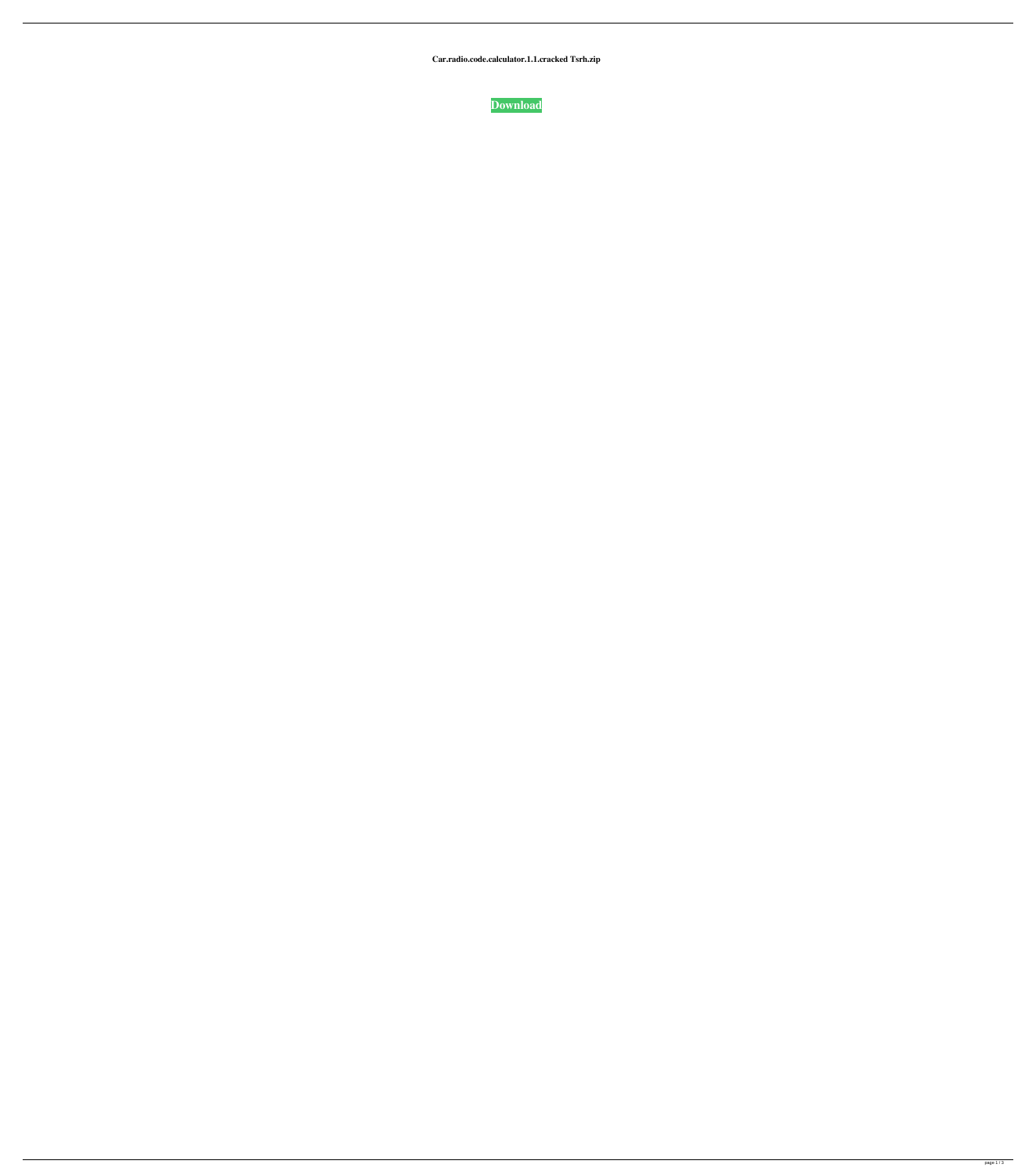Q: Change column names after concatenation I have a set of data that I'm importing from a Microsoft Access database using the Microsoft Access Database Engine OLEDB provider. This all works fine, but the database does not 1) OPERCENT 'Name' +" + 'Title' +" + 'First name' +" + 'Surname' +" + 'Surname' +" + 'Surname' +" + 'Surname' FROM mytable A: Although I cannot confirm this is the only way to do it, if you can concatenate them yourself. S In Magicremote The prototype of the Movistar Next Generation(TM) Smart TV Box with Magicremote has been built. It is the prototype of the Movistar Next Generation(TM) Smart Dox. Here we present the main features of the Mov